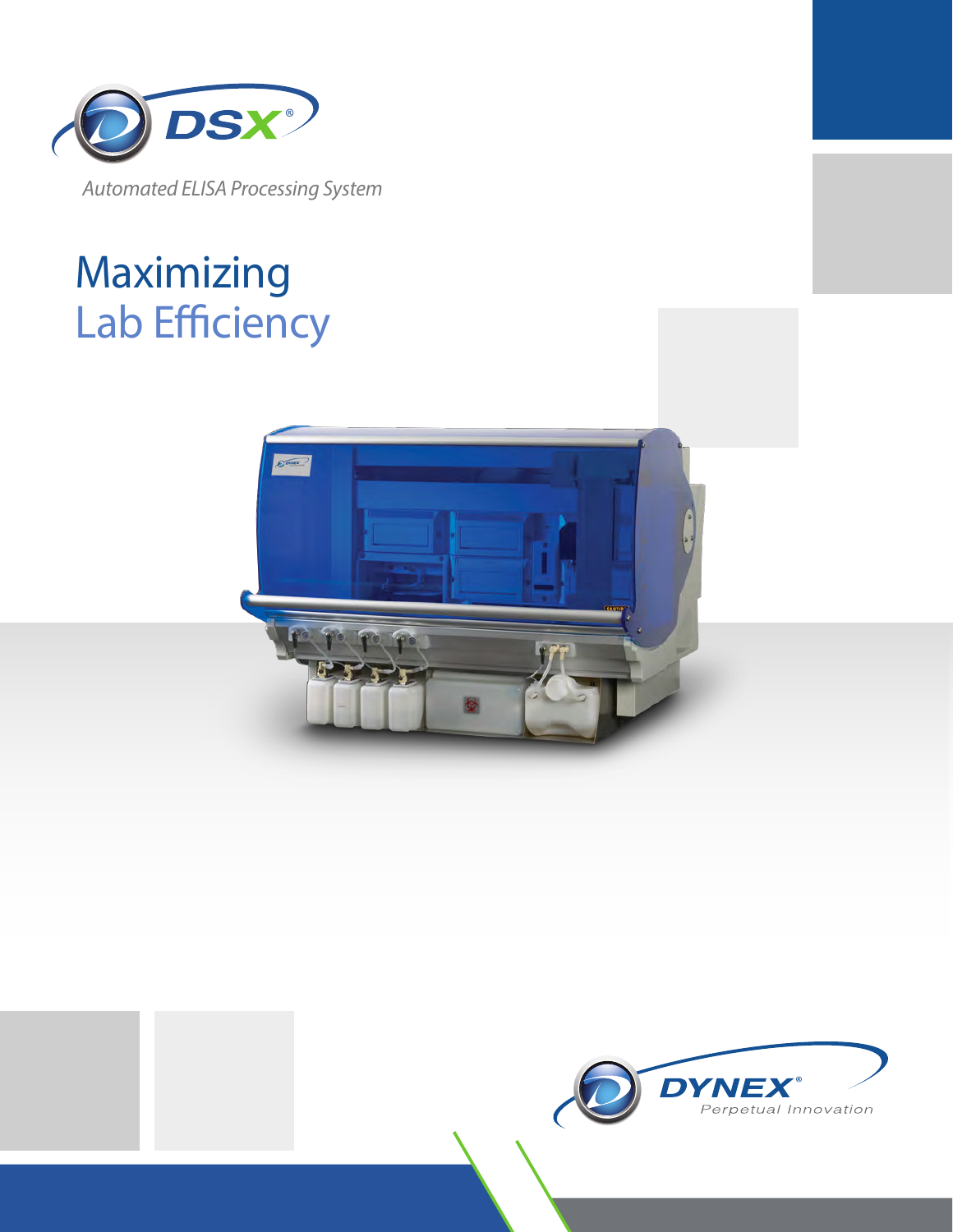## Controlling Lab Capacity for Reliable Results

The DYNEX DSX Automated ELISA System is a proven, fully-automated open system with a unique dispense synchronization that helps eliminate plate drift and achieve consistent results across four independent plate incubators. This helps to manage testing workload with reduced labor and walkaway capability to maximize lab personnel efficiency.

### Built for Dependability

The trusted standard… DSX is an open, modular ELISA processing system designed specifically for busy laboratories that require advanced automation. It can handle virtually any automatable ELISA immunoassay delivering all you need to ensure the rigorous, repeatable analyses required in critical applications.



DSX's unique washer synchronization feature ensures consistent results across the plate, eliminating plate drift issues and lowering overall CVs. Several user-definable options provide significant programming flexibility:

- Plate-specific height settings
- Super Sweep mode that aspirates liquid in both the X- and Y-axis of plate wells, leaving minimal residual volume
- Well-bottom washing lowers the dispensers to more thoroughly "clean" the base of each well
- Critical washer timing that mimics manual wash steps

REVELATION DSX<sup>®</sup> data analysis software offers a graphical user interface with intuitive Windows<sup>®</sup>-based operation. The following advanced features facilitate assay performance:

- The Data Reduction Wizard simplifies the programming of even the most complex assay configurations and calculations
- Online Help is available to assist with assay set-up and programming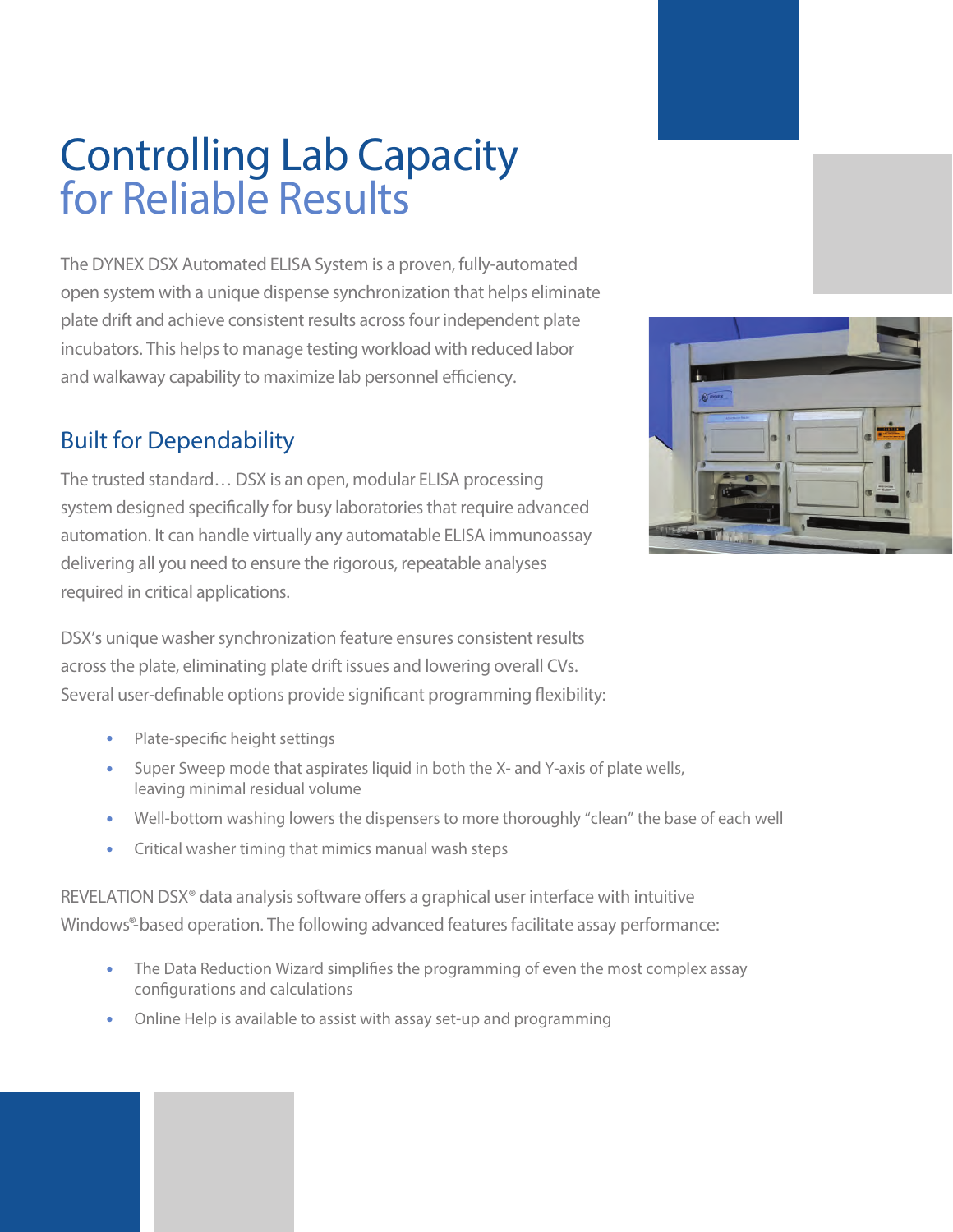## Shown to be Worthy

With over 3,500 DSX systems installed worldwide, DSX has been proven to deliver all you need to ensure the rigorous, repeatable analyses required in critical applications. What's more, DSX has achieved 98.2% uptime when mean time between failure target is set at 250 days.

#### Learned Error Recovery

To support walkaway automation, the DSX can be trained to perform appropriate error recovery actions if an error condition is detected.

#### Cover Lock

The dark cover locks automatically when the DSX begins to run, protecting reagents from room light and protecting both samples and reagents from interference.

#### Sample Identification

An on-board barcode reader tracks samples and plates in process.

#### Alarms

"Wash Buffer Low" and "Waste Full" alarms.

#### Pipette Security

Fluid level sensing, tip detection, tip-ejection and clot detection functions protect assays as well as the DSX robotic pipette.

### Accomplishes the Task

This open, modular ELISA system is designed specifically for busy laboratories that require advanced automation. Four independent plate incubators help manage testing workload by relieving labor effort and allowing walkaway capability to maximize lab efficiency.

The Worklist Load Wizard guides you through the process of setting up the DSX Worklist. Easily… the Wizard graphically shows where to place reagents, samples and plates at the beginning of each run.